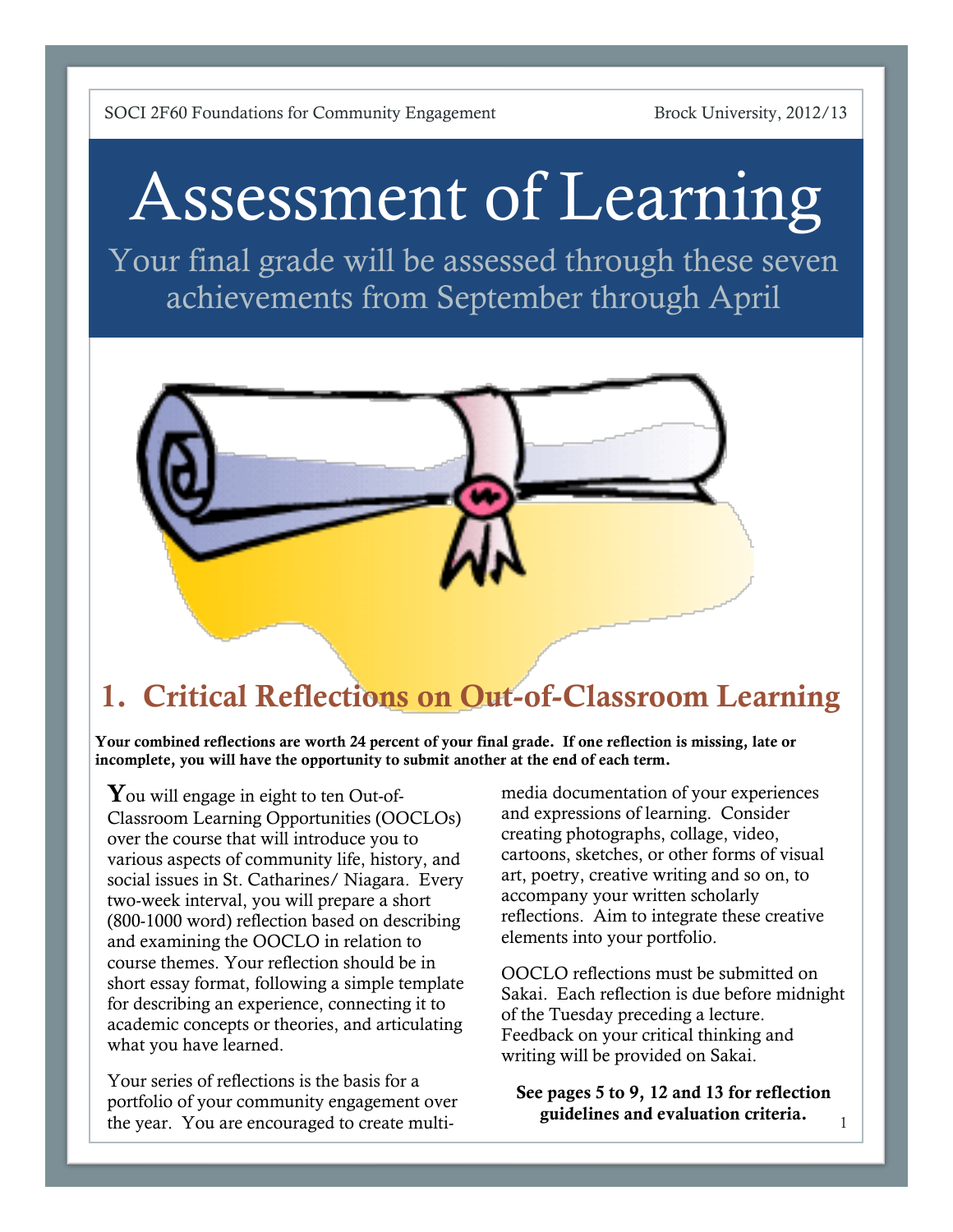

## 3. Lecture **Ouizzes**

#### Quizzes are worth 10 percent of your final grade.

Each of the 11 lectures will end with a quiz, which will be conducted through Top Hat Monocle, a classroom response system. The quiz question(s) will relate to core concepts of the readings and/or lecture. Being absent from lecture results in a quiz grade of zero for that week. No 'make-up' quizzes will be scheduled. Your lowest quiz grade will not count towards your final grade. You do not have to answer the quiz independently; you may discuss the answers with others. However, you alone are responsible for the answer you submit. Your quiz grade is based on a combination of correctness and participation. You have the option to write a paper and pencil quiz.

# 2. Seminar Participation

Seminars are fantastic sites of learning when everyone is present and contributing. Seminar participation is worth 10 percent of your grade.

Half of your seminar participation marks (5 marks) will be given just for attendance. You will receive the full 5 marks if you attend at least 10 of the 11 scheduled seminars. Sorry, there is no bonus mark for those who attend all 11, but your contributions will be rewarded in your participation grade. The 'grace week' for attendance recognizes that missing class is almost unavoidable at times. After the first missed seminar, which does not require an explanation, only documented excusable absences will prevent you losing marks (see policy). After the 'grace week,' one mark will be deducted for each subsequent absence. For example, missing two of the 11 seminars results in a mark of 4/5. Missing three seminars results in 3/5, and so on.

The other half of your seminar participation grade is based on the quality of your participation. High quality participation is not reflected in how much or how often you talk. Active listening is just as important. Besides having

an attitude of interest, openness and respect for others, the most important factor in seminar participation is being prepared by having done the required readings. For the purpose of assessment, a 'good' seminar participant is well prepared; able to draw insightfully on readings as well as experience; offers thoughtful, constructive comments; contributes to an atmosphere of learning in the seminar; and asks questions when appropriate. An 'excellent' participant fits this description and, in addition, makes comments that significantly advance the discussion; displays intense intellectual curiosity; and contributes in ways that generate a vibrant atmosphere of learning.

Seminar grades will be assigned at the end of the year but you are welcome to discuss participation with your TA or Professor Raddon at any time and work on strategies for improvement.

# 4. Discussion Forum

Participation in the Sakai Forum is worth 20 percent of your final grade. Your participation will be assessed every other week.

You will express yourself and learn from other students by discussing readings in an interactive forum on Sakai. You are expected to post approximately one commentary for each assigned reading or web resource, according to online instructions. Your postings may summarize the readings and state your views, but to be most effective they should be part of a conversation. You are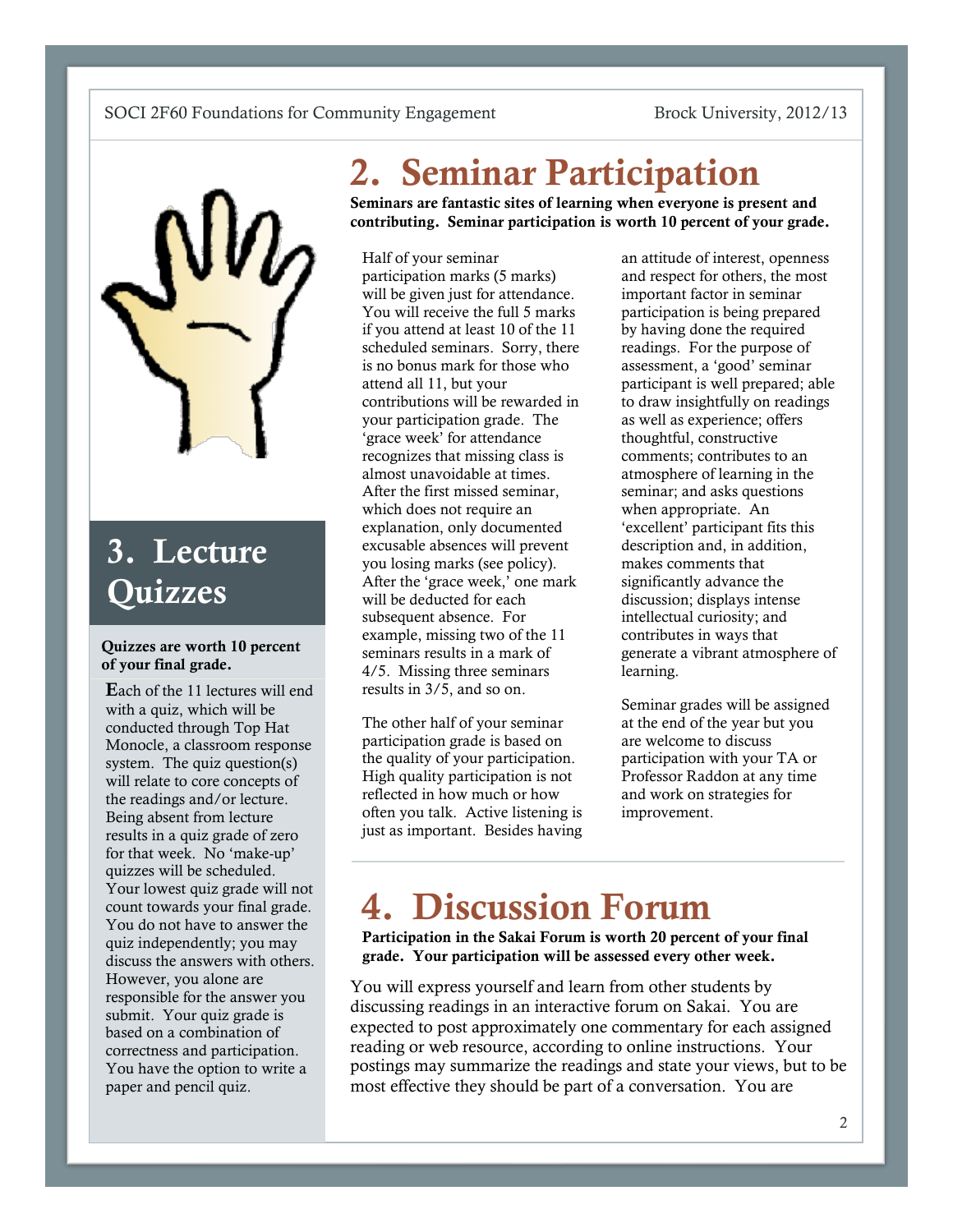#### encouraged to either initiate a thread or respond to other members' writings. All kinds of commentary are appropriate for the discussion forum—reflections, personal narratives, wellcrafted arguments, searching questions, responses to others and follow-up responses provided your commentary relates to the topics of the reading.

The objectives of the on-line discussion are:

- To improve your understanding of the course content.
- To exercise your writing and critical thinking skills.
- To gain experience with open dialogue.
- To learn from other students' contributions.

You will be evaluated on the timely completion of the assigned postings. Unlike many other writing assignments, here you will *not* be evaluated for the academic quality of your writing or the length of your comments, nor are you expected to conform to a particular style of writing. However, your efforts to reflect on the substance of readings, to communicate your ideas clearly, and to dialogue thoughtfully with others in the Forum will greatly improve the quality of your OOCLO reflections, seminar participation and the meta-reflections that you will include in your portfolio (see p. 4.).



# Guidelines for Posting to the Forum

Take some time to thoroughly familiarize yourself with the Discussion Forums on Sakai. Feel free to send "test" messages, and don't worry about making mistakes. We are all learning this technology and we all make typos and bloopers occasionally. Here are some additional guidelines:

- Respond to each other's postings without making negative judgments. Expect a diversity of perspectives; we do not all have to think alike. Consider the discussion as an exchange of views rather than a test or contest. Avoid public labeling or name-calling. If you find a message offensive, send a note to Professor Raddon or your TA.
- Take intellectual risks. For example, if you have an opinion, risk stating it and support it with logic and evidence. If you are not sure about something, risk explaining your confusion. If you have questions, risk asking them.
- Web exchanges can be volatile because emotional expression and some types of humour (e.g. sarcasm) are difficult to interpret. Be respectful and appreciative of others as fellow learners. Resist any temptation to fuel a "flame war."
- Focus on course content, but feel free to bring personal stories, news reports or examples from other courses into your reflections. Explain their significance to the ongoing discussion. Compare ideas. Explore evidence and logic that contradicts your assumptions.
- Without a doubt, contributing to the Forum is hard work. It is not always easy to express yourself in writing and some people will find the Forum very intimidating. However, serious participants will be rewarded. If you have made a number of thoughtful postings, your meta-reflections at the end of each term will be easier to write (see next page), your seminar experience will be greatly enhanced, and you will find it easier to demonstrate your learning at the Showcase.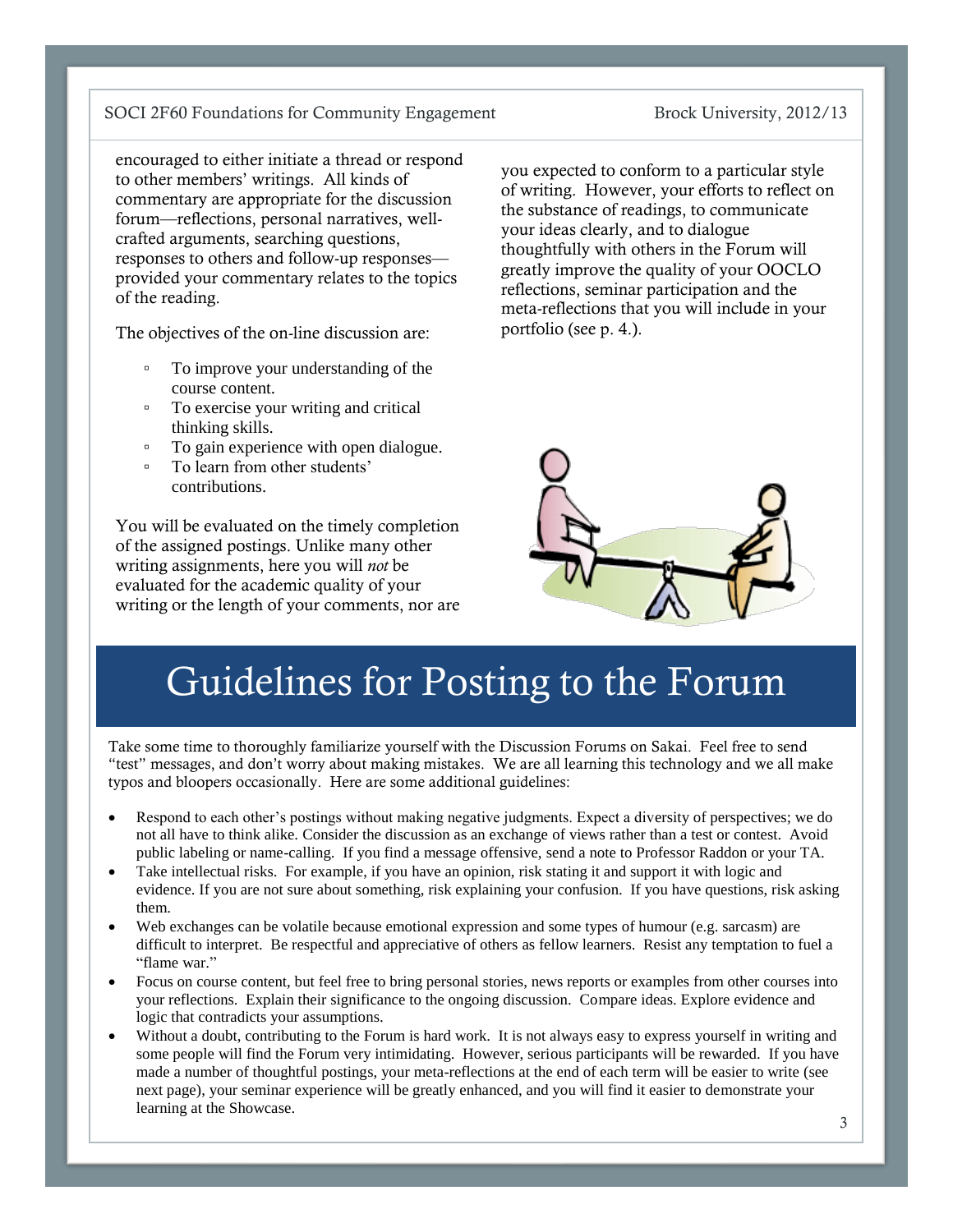

## Meta-Reflections On your Contributions to the Discussion Forum

A meta-reflection is a *reflection on a reflection*. In a meta-reflection, you re-examine what you learned, how you learned it, and what you need to do as a learner going forward.

As you prepare your portfolio at the end of each term, identify three threads from the discussion forum in which you made your best contributions. Copy and paste these three postings into your portfolio. You may select postings in which you initiated discussion or responded to others' messages.

Give each posting a title that corresponds to the topic of the forum or your own message. Include the date of your original postings. Display the postings in a distinctive font or colour (e.g. italics).

For each posting, write a meta-reflection (approx. 250 words) explaining how your message contributed to the discussion. Your meta-reflections should continue to relate your postings to course themes or readings.

The purpose of meta-reflection is not simply to defend what you wrote. Avoid merely saying why you think your posting was great.

Here are some suggestions for your metareflections on your postings:

- What were you attempting to say in your posting?
- Why was this important to you?
- What prompted you to write this?
- Has your thinking changed since you wrote your posting? If so, how?
- Specifically, did something that occurred later in the course help you see your message in a new light? Did something affirm your original thinking?
- What else might you say to clarify your message or improve its logic?
- How did other people respond to your message? Did they seem to understand what you were trying to say? What did you learn from their responses?
- If no one commented on your message, can you think of an alternative perspective that would challenge your argument? How could you further address the complexity of the issue?
- What further questions arise from your posting or the responses of others?

You do not have to answer each of the above questions for each posting. Be guided by what is important to you.

the final grade.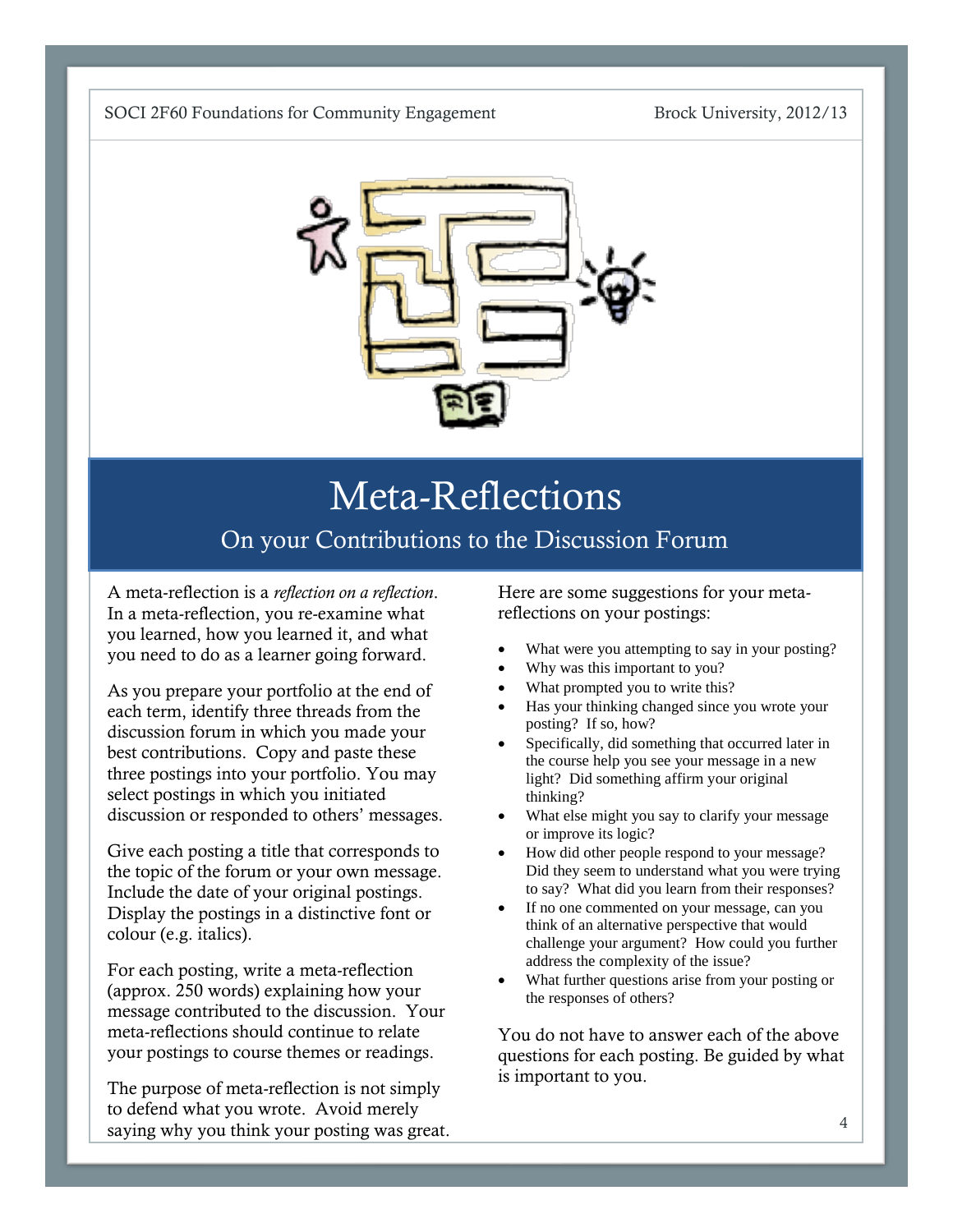### Ways to Structure and Stimulate Critical Reflection

[This section refers to models of service-learning reflection presented in: Ash, S. L., & Clayton, P. H. (2009). Generating, deepening, and documenting learning: the power of critical reflection in applied learning. *Journal of Applied Learning in Higher Education, 1*(Fall), 25-48. Ash, S. L., & Clayton, P. H. (2004). The articulated learning: an approach to guided reflection and assessment. *Innovative Higher Education, 29*(2), 137-154. See also: [<http://assessment.aas.duke.edu/documents/HandoutonCriticalReflectionsinServiceLearning.pdf>](http://assessment.aas.duke.edu/documents/HandoutonCriticalReflectionsinServiceLearning.pdf)]

Reflection can be a process of accelerating deep, lasting learning. As you compile your portfolio of reflections on out-of-classroom learning and meta-reflections, you are not simply documenting experiences or creating a scrapbook, you are actively generating insight and synthesizing what you know.

But the type of reflection that catapults you to new levels of self-awareness and sophistication of thought is not automatic: it takes practice, it requires that you make time to think and write, and it demands that you challenge yourself beyond your habitual patterns of expression.

The reflections required in your other courses may not have a specified format or content. You may understand their open-endedness as an invitation to creativity. However, in this course, you will use a standard format and set of guiding questions for reflections on your OOCLOs. Such formats and questions may appear constraining at first, but when used with rigour, they result in high quality reflections that are rewarding to write. Surprisingly, structured reflections also facilitate creativity.

A common, basic model for reflections follows three simple questions:

| What?     | Observe: Summarize the event/situation/experience. Refrain from making<br>judgments.                                                                                 |
|-----------|----------------------------------------------------------------------------------------------------------------------------------------------------------------------|
| So what?  | Analyze: Examine the significance of the event/situation/experience in light of the<br>learning objectives and key ideas of the course.                              |
| Now what? | Evaluate: Consider what has changed for you in terms of your thinking or future<br>actions as a result of what you have learned from the event/situation/experience. |

In this course you will use a more complex model for reflection known as DEAL.

DEAL is a helpful acronym for organizing reflections in three phases. First, you **Describe** the event/situation/experience in specific terms. Your description may focus on one significant aspect or it may provide an overview. In any case, your summary should create a precise, detailed picture.

Your second task is to **Examine** the event/situation/experience in relation to a key concept, theory or perspective of one of the readings.

Your third step is to **Articulate Learning**, noting specifically what you have learned and why this learning matters from the perspective of your new knowledge, personal growth or sense of social responsibility. Finally, you will state what you might do differently in the future in light of what you have learned.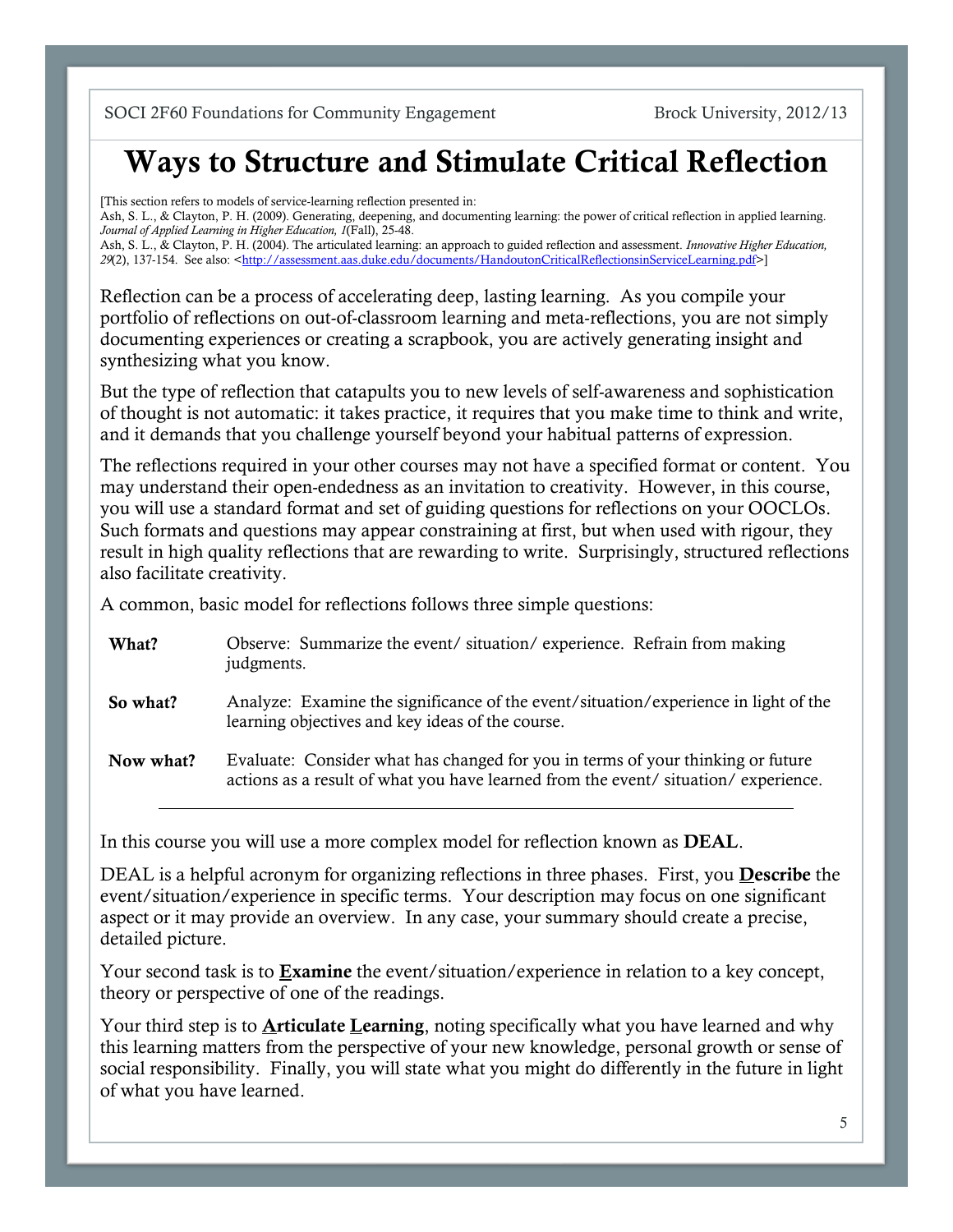# D.E.A.L. Questions

Use the questions in the following tables selectively to stimulate your reflection on the learning experience. Your reflection should focus on something you learned in relation to course content. The questions you choose should be relevant to this focus. The D.E.A.L. questions are not to be used as a checklist, but as prompts to help get you thinking.

For some students, it might help to begin your reflection by thinking about what you learned from the experience (articulate learning). For others, telling the story of what you did might help you identify your key learning (describe). For others, the best starting point might be to relate the experience to a course concept (examine). You may need to write a second draft of your reflection in order to clarify your focus.

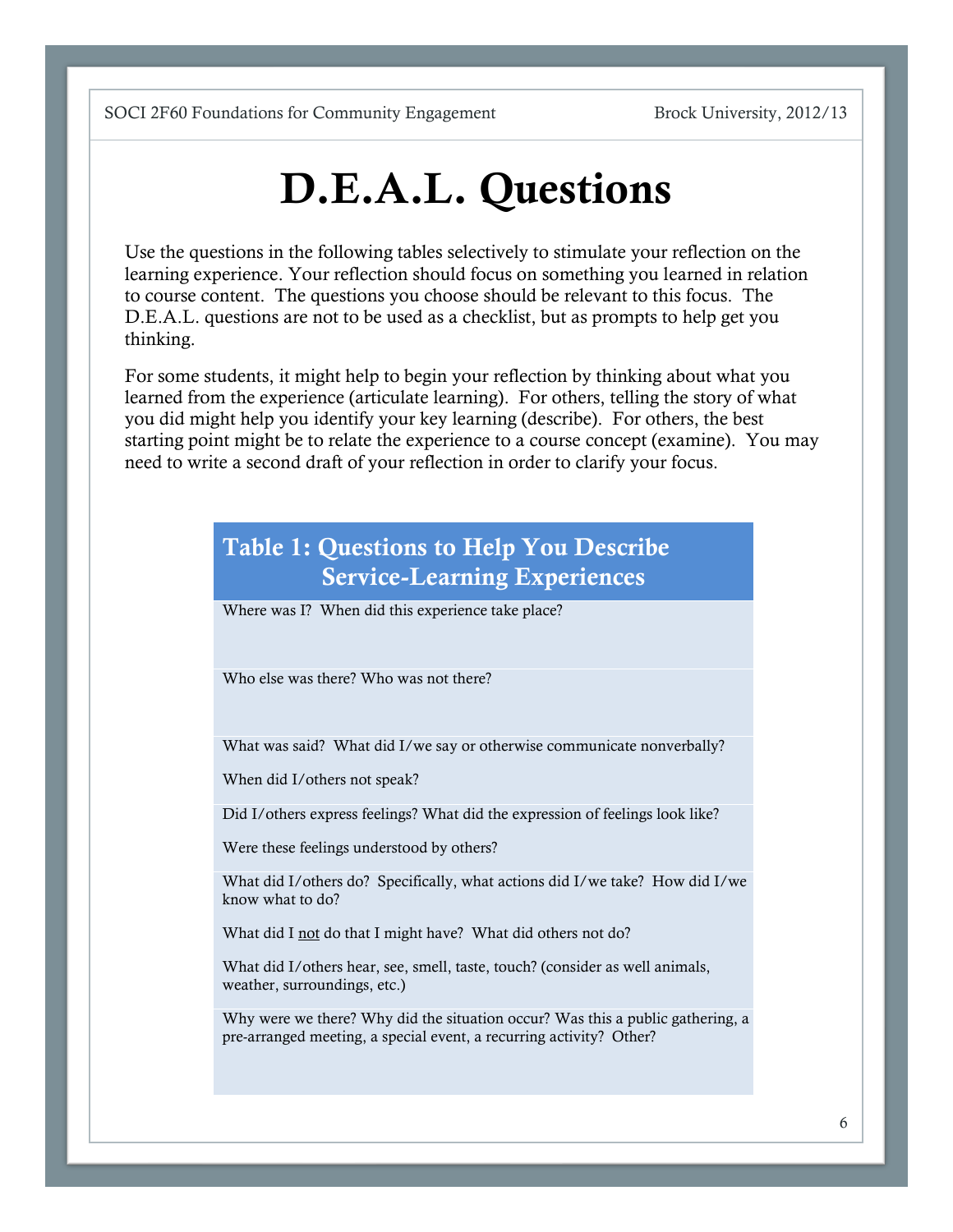### Table 2: Questions to Help You Examine Service-Learning Experiences from the Perspective of Academic Content

What specific *academic content* relates to this experience? Select *one* concept, theory or perspective from a particular reading to examine in your reflection.

For example, the readings for September 12 introduce the *concept* of moral purpose (Coles, 2001), describe a *theory* of service-learning, which contrasts charity and change (Kahne & Westheimer, 1996), and present a *perspective* on the importance of Generation Y in this critical decade of change (Mahoney, 2012).

How were you are able to *see* or *observe* aspects of this concept, theory or perspective in the experience that you had? Did you *do or say* something based on your knowledge of these ideas?

Consider the perspective on the situation suggested by the academic material you chose. Compare this perspective to the situation as it in fact unfolded. How well does the academic material describe the situation? What are the possible reasons for any differences? For example, were there possible assumptions on the part of the author or on your part? Would you modify the concept, theory or perspective in light of the experience?

How does this experience *enhance* your knowledge of a specific reading, theory or concept? Does it *challenge* your understanding or the reading? Does it *reinforce* your understanding or the reading? In what ways?

What *questions* should you ask to better examine the academic material? What *additional information or further experience* would help you examine these ideas?



Tables adapted from Bender, C.J.G., Daniels, P., Lazarus, J., Naude, L. and Sattar, K. (2006). *Service-Learning in the Curriculum: A Resource for Higher Education Institutions.* Pretoria: Council on Higher Education and JET/CHESP. pp 58-81. Accessed at: <http://web.up.ac.za/sitefiles/fil e/1/85/Structured%20Reflection %20in%20Academic%20Service

%20Learning.pdf>

Table 3: Questions for Articulating Learning (Include the italicized words in your reflection)

What did I learn?

*I have learned that…*

How, specifically, did I learn it?

*I learned this when…*

Why does this learning matter, or why is it significant?

*This learning matters because…*

In what ways will I use this learning – i.e. what further goals or outcomes shall I set in accordance with what I have learned in order to improve myself and/or the quality of my learning and/or the quality of my future experiences or community engagement?

*In light of this learning…*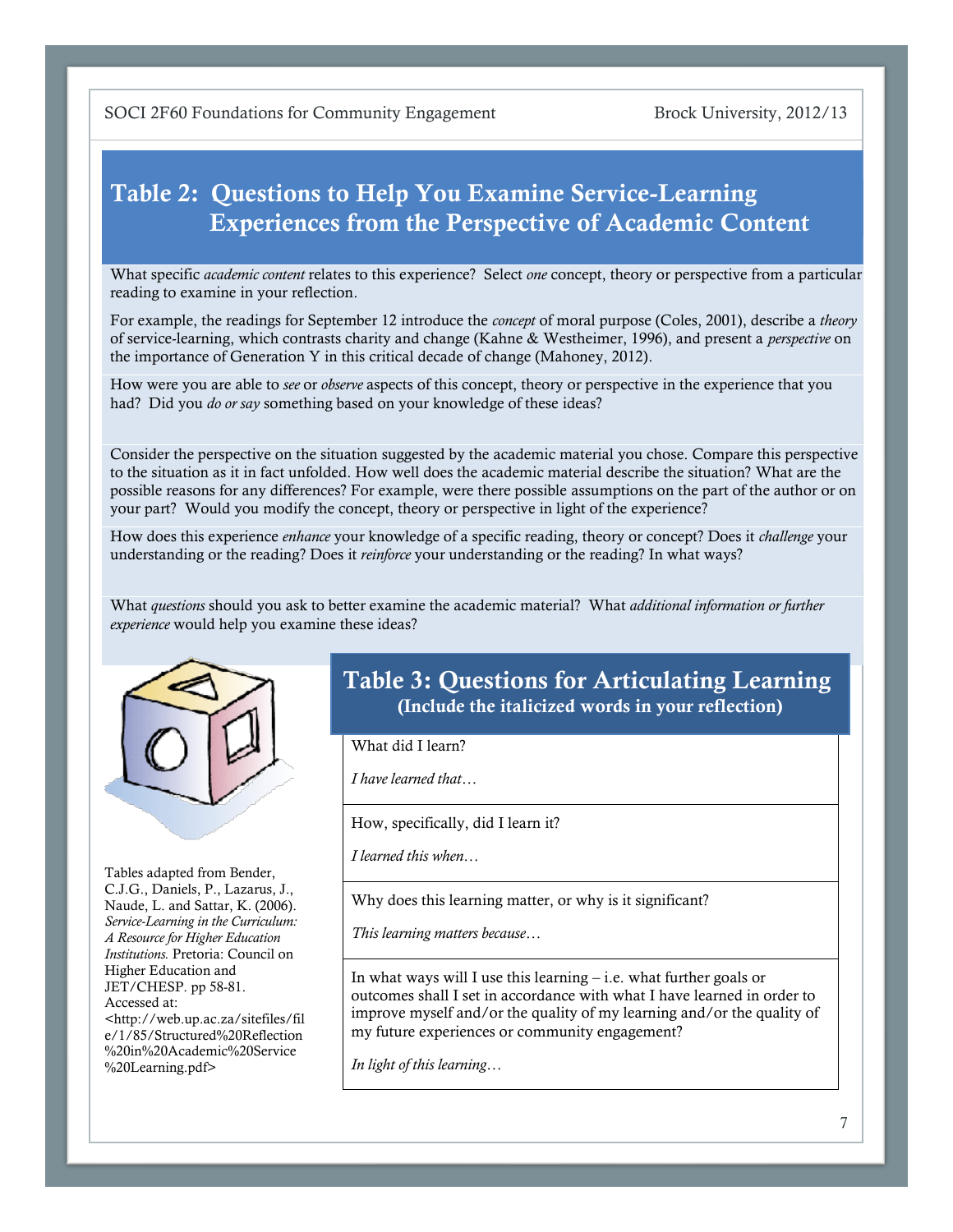

# 5. Good writing (really) matters!

Completion of a pre-quiz before October 10 is worth 1 percent of your final grade. A final writing test (Essay-Zone and Advanced Grammar post-quiz) is worth 3 percent.

Develop your writing skills through the many resources available at [www.academic](http://www.academic-zone.com/)[zone.com](http://www.academic-zone.com/) and the Student Development Centre. The pre-quiz will help you to identify writing skills that need improvement. Workshops and the on-line Essay Zone and Advanced Grammar tutorials and can help.

You may take the Academic-Zone post-quiz on Sakai any time before December 12. If you are not satisfied with your score the first time, you may re-take the quiz once more. Do not attempt to duplicate your first multiple-choice answers or those of another

student. The position of the correct answer changes with each new test. You will have a time limit of 75 minutes. Your most recent test score counts.

If your grade is below 60 percent the first time, get help and study based on your needs.

You must score at least 60 percent on the test in order to receive any grade.

# How to write and submit reflections

Use the reflection template provided under Resources on Sakai to organize your reflections (see template on pages 12 and 13). Submit your reflection as an attachment using the Assignments tool on Sakai. Detailed instructions are provided on Sakai.

Reflections are a form of scholarly writing that uses first person grammar. You are encouraged to use a personal vocabulary that reveals your own perspective, especially as you explain why the experience matters to you. Avoid clichés and generic language.

Your reflections will be evaluated mainly for completeness and integration of course material according to a rubric provided on Sakai. You will receive feedback on how to revise your work. At the end of term, you will copy your revised reflections to your portfolio. These will be re-evaluated according to the standards for critical thinking provided in the table on page 9.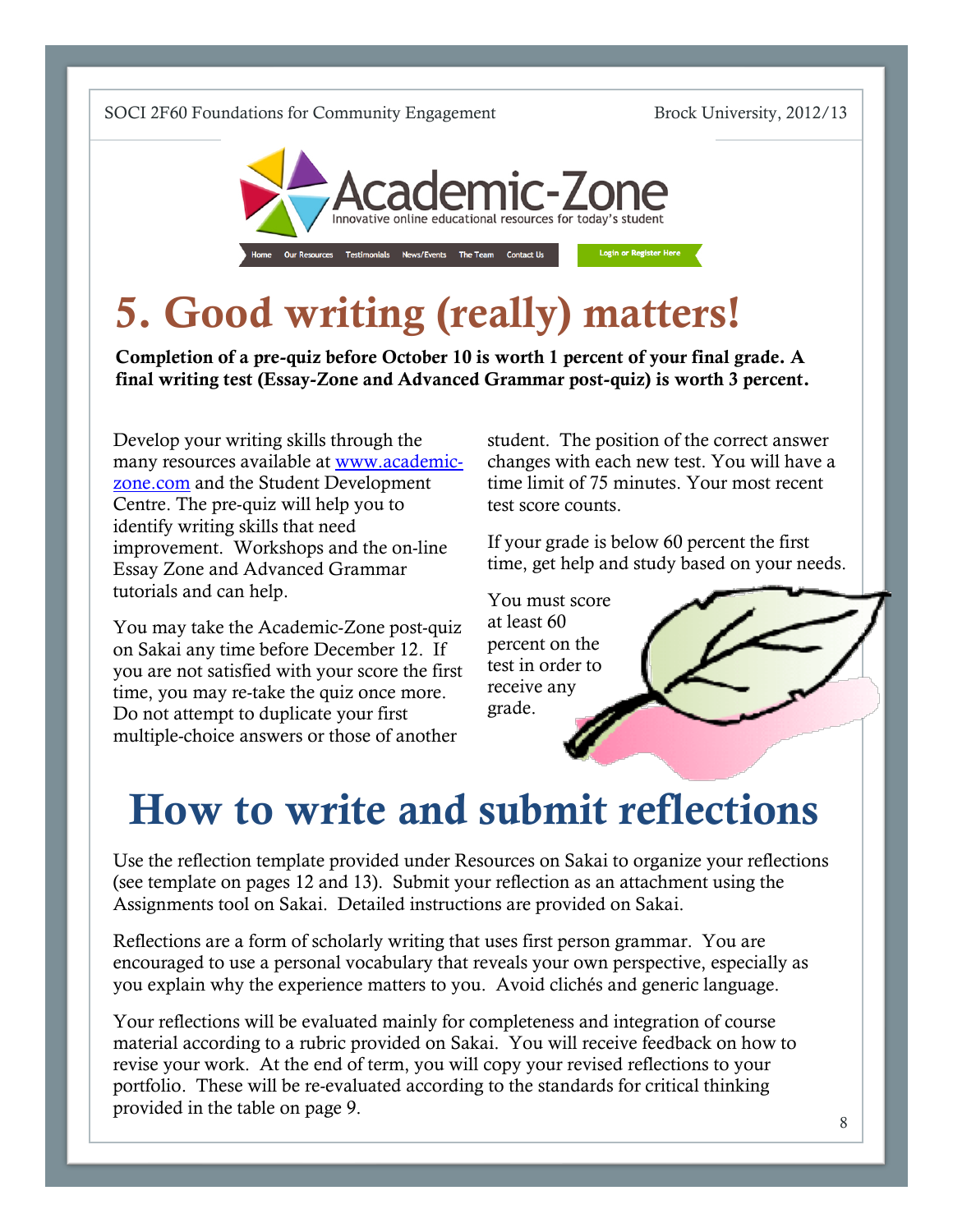# 6. Critical Thinking Standards for Reflections lio

You Cwill document your thin bing iptidrexperience about AssociatediQuengagement clayaur portfolitor reflections and other creative artifacts. Your mid-term portfolio is worth 10 percent of your final grade. Your final portfolio is worth an additional 20 percent.

| Integration                                                                                                                     | OOCLO experience clearly related to                                                                                 | Have I clearly shown the connection<br>$\Box$           |  |
|---------------------------------------------------------------------------------------------------------------------------------|---------------------------------------------------------------------------------------------------------------------|---------------------------------------------------------|--|
|                                                                                                                                 | Using Blogger of another online blogging site, you will create detween my experience and my                         |                                                         |  |
|                                                                                                                                 | portfolio to document what and how you have learned over the I give an example?                                     |                                                         |  |
|                                                                                                                                 | weeks. The mid-term portfolioashould rim that following is it clear what I mean in this?                            |                                                         |  |
| dlements:                                                                                                                       | where appropriate.                                                                                                  | Could I elaborate furthe <sup>2</sup><br>$\overline{a}$ |  |
|                                                                                                                                 | Accuracy index on outlinent the century orients and our portfolio <sub>w</sub> do I know this?                      |                                                         |  |
|                                                                                                                                 | 2. A self-introduction (approx. 100-150 words)                                                                      | Is this true?<br>How could I clear on this of perify    |  |
|                                                                                                                                 | Four revised reflections on OOCLOs that demonstrate?                                                                |                                                         |  |
|                                                                                                                                 | Precision of writing and critical thinking (see page 9).                                                            | Can I be more specific?                                 |  |
|                                                                                                                                 |                                                                                                                     | Have I provided sufficient detail?                      |  |
| Relevalidance of youlist brest epostings from the baleau from une withow does this relate to the issue loing                    |                                                                                                                     |                                                         |  |
|                                                                                                                                 | meta-reflections <sup>1</sup> about eater exect to the rentral                                                      | discussed?                                              |  |
|                                                                                                                                 |                                                                                                                     | How does this help us/me deal with<br>$\Box$            |  |
|                                                                                                                                 | 5. A mid-term meta-reflection that addresses these                                                                  | the issue being distussed?                              |  |
|                                                                                                                                 | Depth questions: Explains the reasons behind conclusions and                                                        | Why is this<br>$\overline{a}$                           |  |
|                                                                                                                                 | anticipates and answers the questions that                                                                          | What are $\sinh(\theta)$ what are $\sinh(\theta)$       |  |
|                                                                                                                                 | Thinking over theyentic scause seises and $\mu$ received and the hest $_?$                                          |                                                         |  |
|                                                                                                                                 | sources of learning?e Ushat practices the resbeen the best vehicles of learning at would it take for this to happen |                                                         |  |
|                                                                                                                                 | What knowledge gaps or personal difficulties were revealed to you in the ould this be easy to $\phi$                |                                                         |  |
| Breathlerm? What Clonsode meal thrust it redeeperts of oriental and many intersecond build this look the series of the function |                                                                                                                     |                                                         |  |
|                                                                                                                                 | term? How might ome one of the unitably away interpreted that or satisfying pective of?                             |                                                         |  |
|                                                                                                                                 | situation.                                                                                                          | Is there another way to interpret what                  |  |
|                                                                                                                                 |                                                                                                                     | this means?                                             |  |
|                                                                                                                                 | /bogi¢inal portfolibe will of the compensative remaindortfolio by alleting lat throid at the beginning fit          |                                                         |  |
|                                                                                                                                 | reflections, and three more positings from the Forther hand or what has been comparing to the end?                  |                                                         |  |
|                                                                                                                                 |                                                                                                                     | evidence that I have presented?                         |  |
|                                                                                                                                 |                                                                                                                     |                                                         |  |
|                                                                                                                                 | Significance con (ifhage) to represent your even a theing, accombance are unvertilated on of                        |                                                         |  |
|                                                                                                                                 | why this image was chosen and what it means to you (see Showcase, p. 11).                                           |                                                         |  |
|                                                                                                                                 | Your icon may relate to how you intend to participate in community life singulare, a personal principle or          |                                                         |  |
| Faptnessophy of servide; ypoints of yer worran antes service with an issule you exact appresented this viewpoint in             |                                                                                                                     |                                                         |  |
|                                                                                                                                 | integrity (without bias or distortion)                                                                              | such a way that the person who holds                    |  |
| 7.                                                                                                                              | A story about a critical moment of learning or a significant change ithat, came about                               |                                                         |  |
|                                                                                                                                 | as a result of this course (see Showcase, p. 11).                                                                   | characterization?                                       |  |

8. A reflection about the Showcase held during the final lecture period. This final Adapted choortion & of lappro 2009 to Dyiginal words) Bhould Richtsen, L. 2001. *The Miniature Guide to* Critical Thinking. The Foundation for Critical Thinking. Santa Rosa, CA. www.criticalthinking.org.<br>Three memorable insights of other students based on conversation about [their stories or icons, and th](http://www.criticalthinking.org/)ree *valuable comments or questions others put to you about your story or icon.*

Due Dates: Mid-term Portfolio - December 4, Final Portfolio - April 9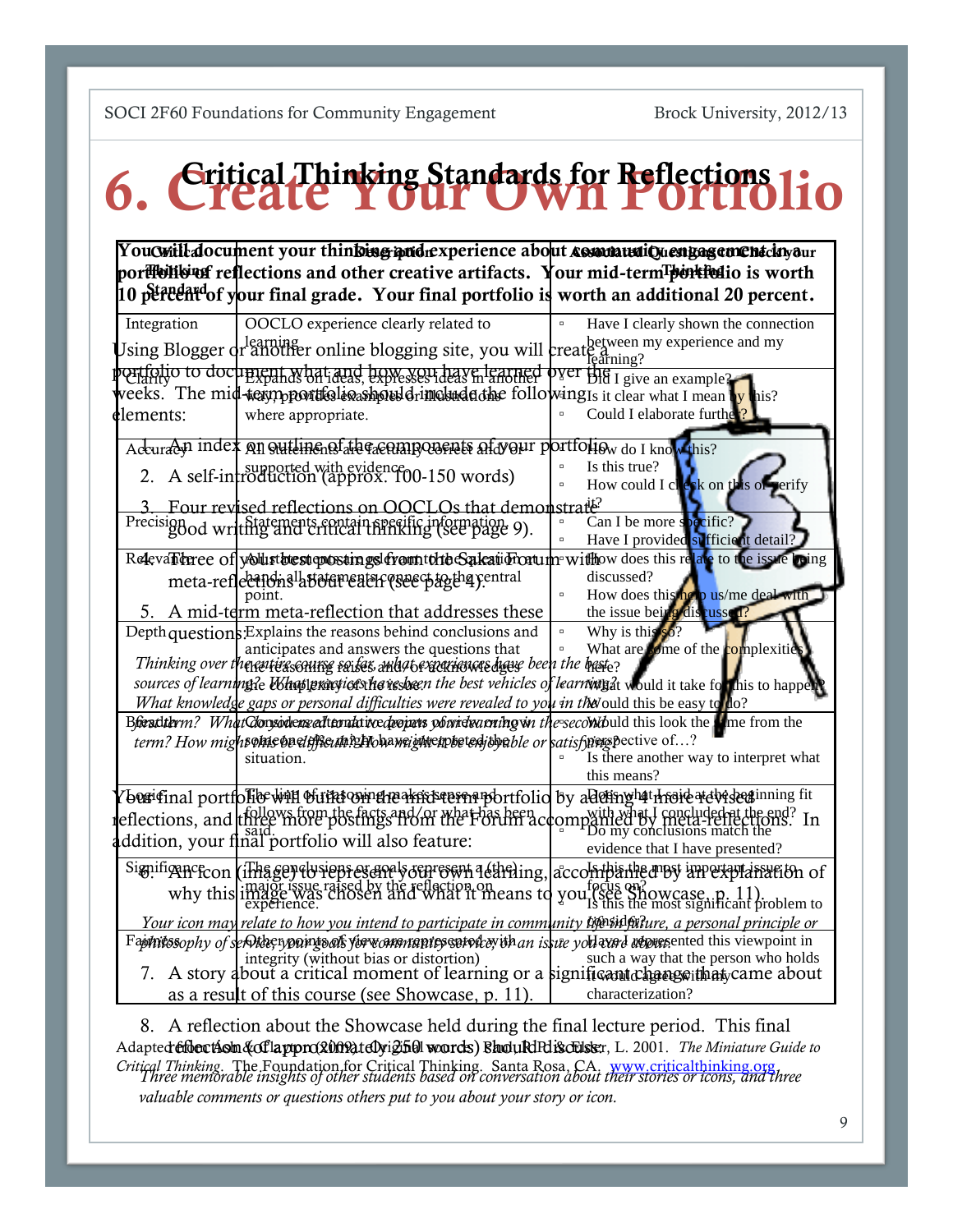# 7. Service-Learning Showcase and Course Celebration

#### Your contributions to this event are worth 2 percent of your final grade.

In the last lecture period, the class will gather in Pond Inlet along with invited guests to showcase and celebrate what you have achieved in this course. To prepare for the Showcase, write a story about your learning in this course.

Option 1: Write about a critical moment during the course when you experienced a sense of strength, satisfaction or success.

Option 2: Write about a significant positive change that has come about for you as a result of this course.

Create a poster of your story on a single page for display at the Showcase.

Find an icon (a physical object or picture) that represents your learning. Write a title and short (half page) interpretation of what the icon means to you. Print your interpretation (with your name) and bring it to the Showcase to display with your icon.

Bring a clip board (or something to write on) to the Showcase.

Your grade for the Showcase will be based on peer evaluations of your story and icon. In turn, you will conduct peer evaluations for other students.

Include your story and an image of your icon (with interpretation), in your final portfolio.



# Ways to Ask Questions:

- See Professor Raddon during office hours on Mondays, 9:30 – 11 a.m. in AS401A, or after lecture, or by appointment.
- Send a message to the Forum or Chat room in Sakai (public for all students).
- Ask your TA during seminar or through a message on Sakai.
- Ask your Seminar Rep to ask someone on your behalf.
- Ask the Service-Learning Coordinator about OOCLOs (contact details TBA)
- For urgent or confidential matters, email Professor Raddon, [mraddon@brocku.ca](mailto:mraddon@brocku.ca)
- Raise your hand during the lecture.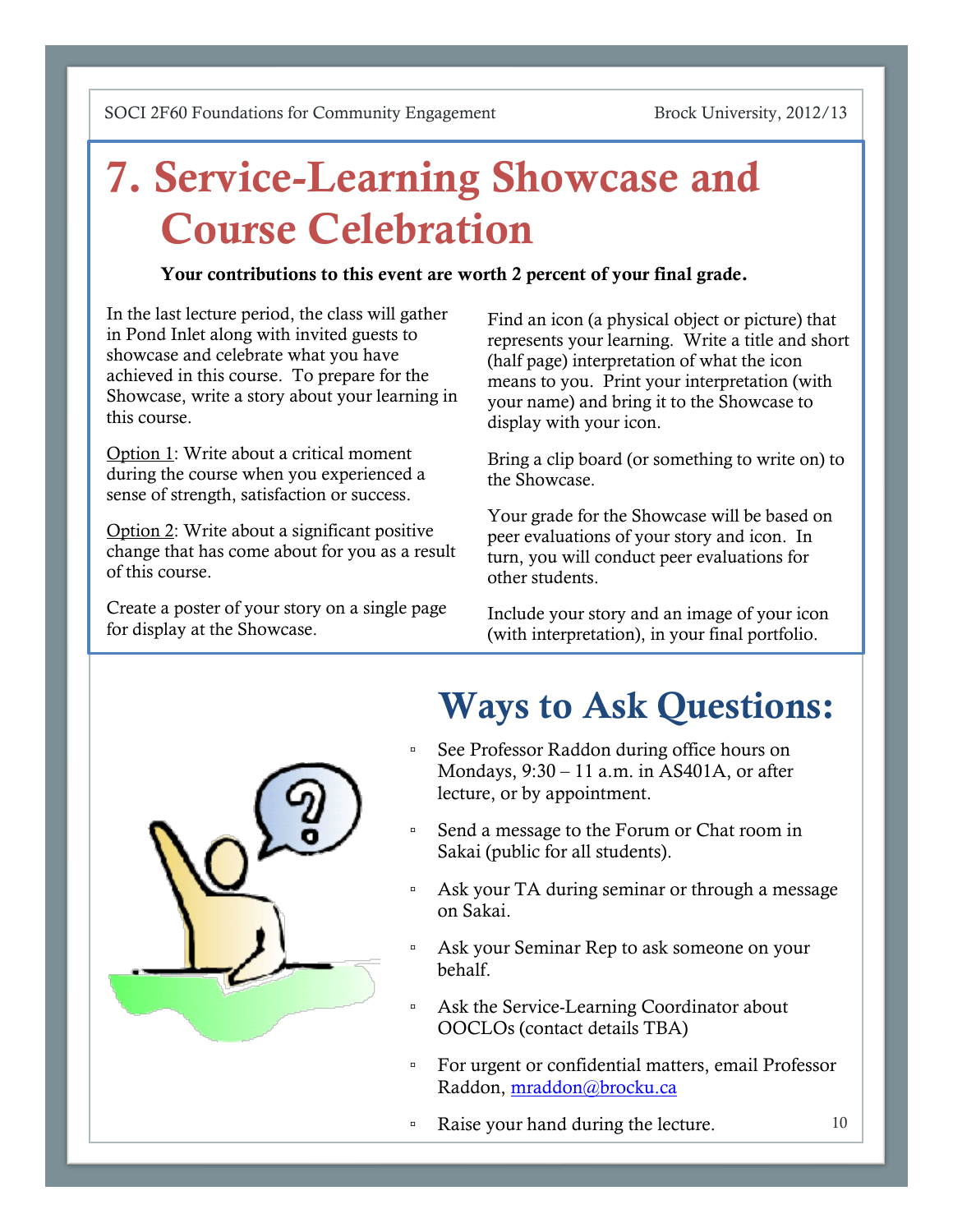[insert Full Name] Seminar [insert #]

### SOCI 2F60 Foundations for Community Engagement Reflection [#] [Insert Title]

#### Description (or *What I did*)

[Insert one or two substantial paragraphs describing an event or situation that has catalyzed learning. State when and where the event or situation occurred. Make it clear that you are describing this event or situation from your own point of view. As much as possible, limit yourself to observation in this section. That is, describe only what you saw, heard, smelled, touched or tasted. Try to avoid making inferences. In other words, avoid interpreting or judging aspects of the event or situation. Simply describe. This is more difficult than you might think.

For example, rather than say, "I met a beggar on the street," describe what happened in more precise detail: "Half a block from the café on St. Paul Street which was my destination, a thinframed woman in a faded green parka sat on a piece of cardboard on the sidewalk. As I walked past, she raised a wrinkled palm and muttered, 'Spare some change?'"

Again, make your description relevant to a moment of learning that you have chosen to examine for this reflection. You do not have to describe everything about your OOCLO. For example, if a significant conversation occurred that you wish to examine and learn from, describe the context of the conversation (where, when, with whom), and the words that were spoken. If you wish to examine a longer, more complex event, that is fine too. Just make sure that your description is exact, vivid and relevant to your learning focus. See Table 1 on page 6 of the Assessment Guide.]

#### Examination (or *What I have been asking myself*)

[Insert paragraphs in which you relate the event or situation you have described above to a single concept, theory or perspective in a reading (or video or web site) on the syllabus. Specify the concept/theory/perspective by paraphrasing or quoting the author.

In the body of your reflection, use APA style to cite the author's name and the date of the publication, in addition to page numbers when appropriate. Provide a full bibliographical reference at the end of your reflection (copy these details from the syllabus).

Once you have identified the academic content that your experience brings to mind, examine it through one or more of the questions in Table 2 on page 7 of the assessment guide. Explore only those questions that help you to examine both your experience and academic content meaningfully. Choosing questions at random will result in a fragmentary, contrived or illogical reflection. Re-read and edit what you have written to achieve a coherent flow of ideas.]